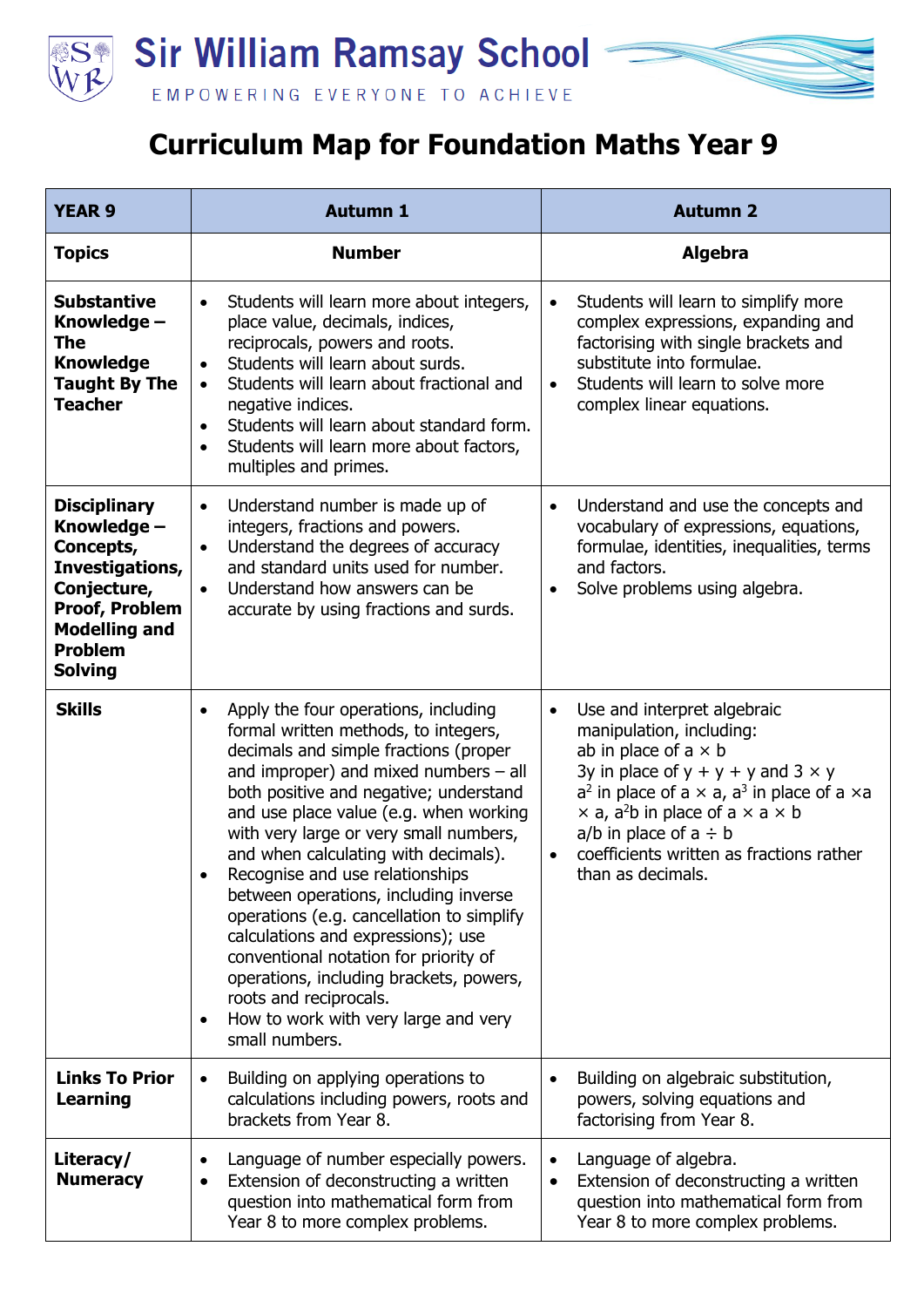| <b>Cross</b><br><b>Curricular</b> | Any areas which use number or powers.<br>Link to real life contexts where exact<br>answers or standard form are required<br>e.g. Science and engineering. | Any areas which use algebra.<br>Link to real life contexts where<br>algebraic formulae are used.                             |
|-----------------------------------|-----------------------------------------------------------------------------------------------------------------------------------------------------------|------------------------------------------------------------------------------------------------------------------------------|
| <b>Assessment</b>                 | Learning checks throughout with low<br>$\bullet$<br>stakes questioning and starters.<br>Summative assessment at the end of<br>topic.                      | Learning checks throughout with low<br>stakes questioning and starters.<br>Summative assessment at the end of<br>٠<br>topic. |

| <b>YEAR 9</b>                                                                                                                                                          | <b>Spring 1</b>                                                                                                                                                                                                                                                                                                                                                                                                                                                                                                                                                                                                                                                   | <b>Spring 2</b>                                                                                                                                                                                                                                                                                                                                                                                                                                                                                                                                                     |
|------------------------------------------------------------------------------------------------------------------------------------------------------------------------|-------------------------------------------------------------------------------------------------------------------------------------------------------------------------------------------------------------------------------------------------------------------------------------------------------------------------------------------------------------------------------------------------------------------------------------------------------------------------------------------------------------------------------------------------------------------------------------------------------------------------------------------------------------------|---------------------------------------------------------------------------------------------------------------------------------------------------------------------------------------------------------------------------------------------------------------------------------------------------------------------------------------------------------------------------------------------------------------------------------------------------------------------------------------------------------------------------------------------------------------------|
| <b>Topics</b>                                                                                                                                                          | <b>Graphs, Tables &amp; Charts</b><br><b>Fractions &amp; Percentages</b>                                                                                                                                                                                                                                                                                                                                                                                                                                                                                                                                                                                          | <b>Equations, Inequalities &amp; Sequences</b>                                                                                                                                                                                                                                                                                                                                                                                                                                                                                                                      |
| <b>Substantive</b><br>Knowledge -<br>The<br><b>Knowledge</b><br><b>Taught By The</b><br><b>Teacher</b>                                                                 | Students will learn about choosing<br>$\bullet$<br>suitable data techniques given the<br>context.<br>Students will learn about two-way<br>$\bullet$<br>tables for discrete, continuous and<br>grouped data.<br>Students will extend their knowledge of<br>$\bullet$<br>fractions and percentages as operators.<br>Students will extend their knowledge of<br>$\bullet$<br>decimal multipliers.<br>Students will learn how to express one<br>$\bullet$<br>quantity as a fraction of another, where<br>the fraction is less than 1 or greater<br>than 1.                                                                                                            | Students will learn about equations<br>$\bullet$<br>involving surds and algebraic fractions.<br>Students will learn how to factorise a<br>$\bullet$<br>quadratic expression where the<br>coefficient of $x^2$ is equal to 1.<br>Students will learn about basic<br>$\bullet$<br>inequalities and how to solve them.<br>Students will learn how to find the nth<br>$\bullet$<br>term of a linear sequence.                                                                                                                                                           |
| <b>Disciplinary</b><br>Knowledge -<br>Concepts,<br>Investigations,<br>Conjecture,<br><b>Proof, Problem</b><br><b>Modelling and</b><br><b>Problem</b><br><b>Solving</b> | Understand the difference between<br>$\bullet$<br>discrete and continuous data.<br>Understand how the mode can be found<br>$\bullet$<br>from tables.<br>Understand how to choose the most<br>$\bullet$<br>appropriate graphical/tabular form<br>given the context.                                                                                                                                                                                                                                                                                                                                                                                                | Understand and use the concepts and<br>$\bullet$<br>vocabulary of expressions, equations,<br>formulae, identities, terms and factors.<br>Understand and use standard<br>$\bullet$<br>mathematical formulae; rearrange<br>formulae to change the subject.<br>Understand the concept of inequality.<br>$\bullet$<br>Understand the concept of an arithmetic<br>$\bullet$<br>sequence.                                                                                                                                                                                 |
| <b>Skills</b>                                                                                                                                                          | Interpret and construct tables, charts<br>$\bullet$<br>and diagrams, including frequency<br>tables, bar charts, pie charts and<br>pictograms for categorical data, vertical<br>line charts for ungrouped discrete<br>numerical data, tables and line graphs<br>for time series data and know their<br>appropriate use.<br>Interpret fractions and percentages as<br>$\bullet$<br>operators.<br>Use standard units of mass, length,<br>$\bullet$<br>time, money and other measures<br>(including standard compound<br>measures) using decimal quantities<br>where appropriate.<br>Solve worded problems on calculating<br>with fractions and percentages using all | Substitute numerical values into<br>$\bullet$<br>formulae and expressions, including<br>scientific formulae.<br>Simplify and manipulate algebraic<br>expressions (including those involving<br>surds and algebraic fractions) by:<br>collecting like terms<br>multiplying a single term over a bracket<br>taking out common factors<br>expanding products of two or more<br>binomials<br>factorising quadratic expressions of the<br>form $x^2$ + bx + c<br>simplifying expressions involving sums,<br>products and powers, including<br>using the laws of indices. |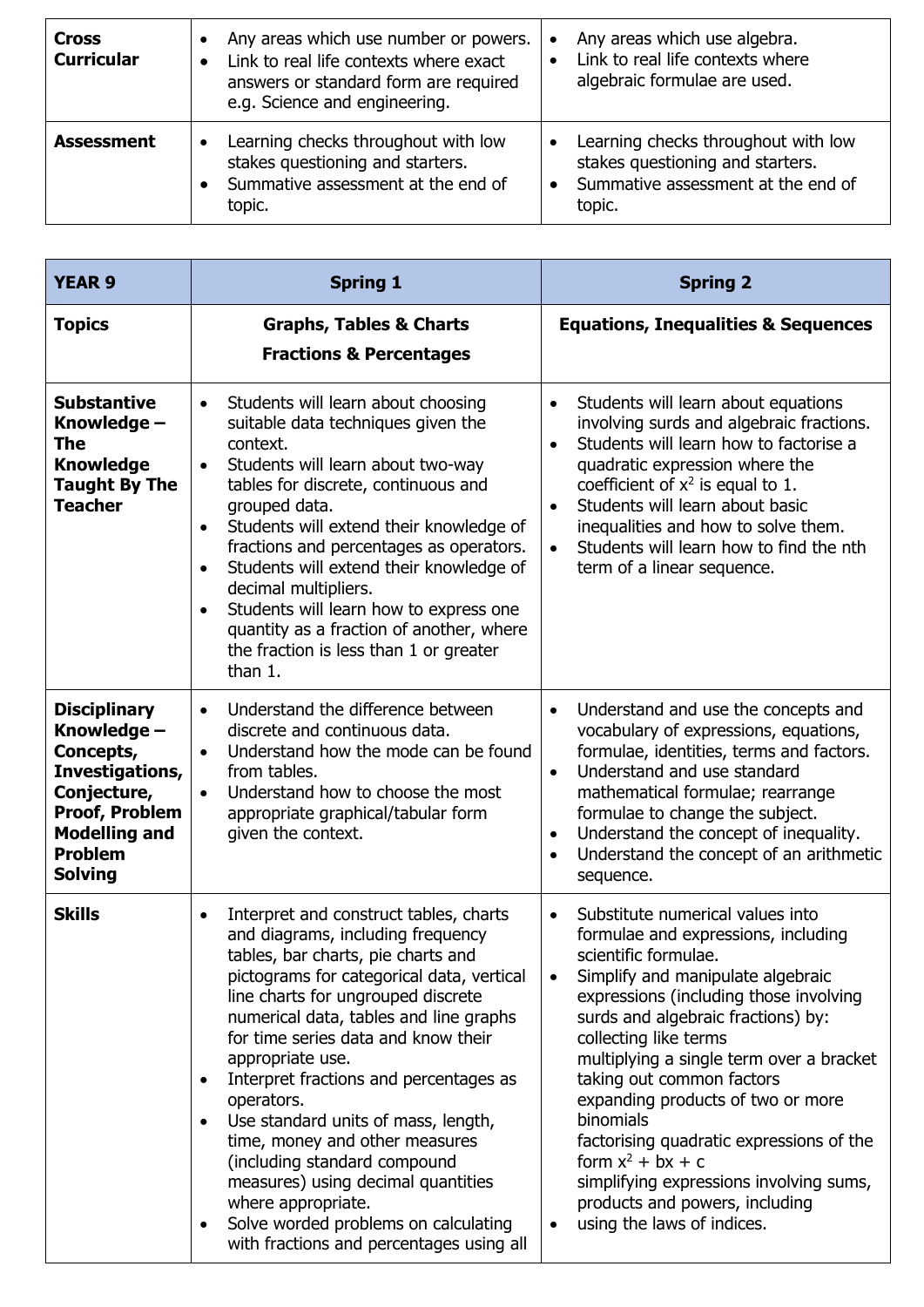|                                          | four operations, simple interest and<br>value added tax.                                                                                                                                                                                  |                                                                                                                                            |
|------------------------------------------|-------------------------------------------------------------------------------------------------------------------------------------------------------------------------------------------------------------------------------------------|--------------------------------------------------------------------------------------------------------------------------------------------|
| <b>Links To Prior</b><br><b>Learning</b> | Building on add/subtract fractions with<br>$\bullet$<br>different denominators. Multiply/divide<br>fractions in including mixed numbers<br>and calculating percentage<br>increase/decrease including using the<br>multiplier from Year 8. | Building on algebra including<br>$\bullet$<br>substitution, powers, solving equations<br>and factorising from Year 8.                      |
| Literacy/<br><b>Numeracy</b>             | Language of number, percentages,<br>$\bullet$<br>fractions and decimals.<br>Continued deconstruction of a worded<br>$\bullet$<br>problem to the key mathematical<br>information.                                                          | Language of algebra and sequences.<br>$\bullet$<br>Continued deconstruction of a worded<br>problem to the key mathematical<br>information. |
| <b>Cross</b><br><b>Curricular</b>        | Any areas which use statistical<br>$\bullet$<br>diagrams, percentages, fractions and<br>decimals.<br>Link to real life contexts especially in<br>$\bullet$<br>displaying data or finance.                                                 | Any areas which use algebra or<br>sequences.<br>Link to real life contexts.                                                                |
| <b>Assessment</b>                        | Learning checks throughout with low<br>$\bullet$<br>stakes questioning and starters.<br>Summative assessment at the end of<br>topic.                                                                                                      | Learning checks throughout with low<br>stakes questioning and starters.<br>Summative assessment at the end of<br>topic.                    |

| <b>YEAR 9</b>                                                                                                                                                          | <b>Summer 1</b>                                                                                                                                                                                                                                                                                                                                                                                                                                                                                                                                                            | <b>Summer 2</b>                                                                                                                                                                                                                                                                                                                                                                                                                 |
|------------------------------------------------------------------------------------------------------------------------------------------------------------------------|----------------------------------------------------------------------------------------------------------------------------------------------------------------------------------------------------------------------------------------------------------------------------------------------------------------------------------------------------------------------------------------------------------------------------------------------------------------------------------------------------------------------------------------------------------------------------|---------------------------------------------------------------------------------------------------------------------------------------------------------------------------------------------------------------------------------------------------------------------------------------------------------------------------------------------------------------------------------------------------------------------------------|
| <b>Topics</b>                                                                                                                                                          | <b>Angles</b><br><b>Averages, Range &amp; Sampling</b>                                                                                                                                                                                                                                                                                                                                                                                                                                                                                                                     | Perimeter, Area & Volume                                                                                                                                                                                                                                                                                                                                                                                                        |
| <b>Substantive</b><br>Knowledge -<br>The<br><b>Knowledge</b><br><b>Taught By The</b><br><b>Teacher</b>                                                                 | Students will learn about the properties<br>$\bullet$<br>of shapes.<br>Students will learn further about parallel<br>$\bullet$<br>lines and angle facts.<br>Students will learn about the interior<br>$\bullet$<br>and exterior angles of polygons.<br>Students will learn about statistical<br>$\bullet$<br>sampling.<br>Students will learn further about<br>$\bullet$<br>averages and how to select the best<br>one given the context.<br>Students will learn how to calculate the<br>$\bullet$<br>mean, median and mode from grouped<br>frequency tables and sampling. | Students will learn further about<br>$\bullet$<br>perimeter and area extending to<br>trapeziums and surface areas of shapes.<br>Students will learn how to calculate the<br>$\bullet$<br>volumes of shapes.<br>Students will learn about different 3D<br>$\bullet$<br>forms and their geometrical properties.<br>Students will learn how to covert<br>$\bullet$<br>between metric measures linked to<br>length, area or volume. |
| <b>Disciplinary</b><br>Knowledge -<br>Concepts,<br>Investigations,<br>Conjecture,<br><b>Proof, Problem</b><br><b>Modelling and</b><br><b>Problem</b><br><b>Solving</b> | Understand the properties of shapes<br>$\bullet$<br>and angle rules in various contexts.<br>Understand the definitions of various<br>$\bullet$<br>shapes.<br>How to solve problems in polygons and<br>$\bullet$<br>similar and congruent shapes.<br>Understand the differences between the<br>$\bullet$<br>different types of average.<br>Understand how to estimate averages<br>$\bullet$<br>when using continuous data.                                                                                                                                                  | Understand and use standard<br>$\bullet$<br>mathematical formulae linked to areas<br>and volumes.<br>Problem solve using areas and volumes.<br>$\bullet$<br>Understand the process of changing<br>$\bullet$<br>between standard units.<br>Understand the geometrical properties<br>$\bullet$<br>of shapes.                                                                                                                      |